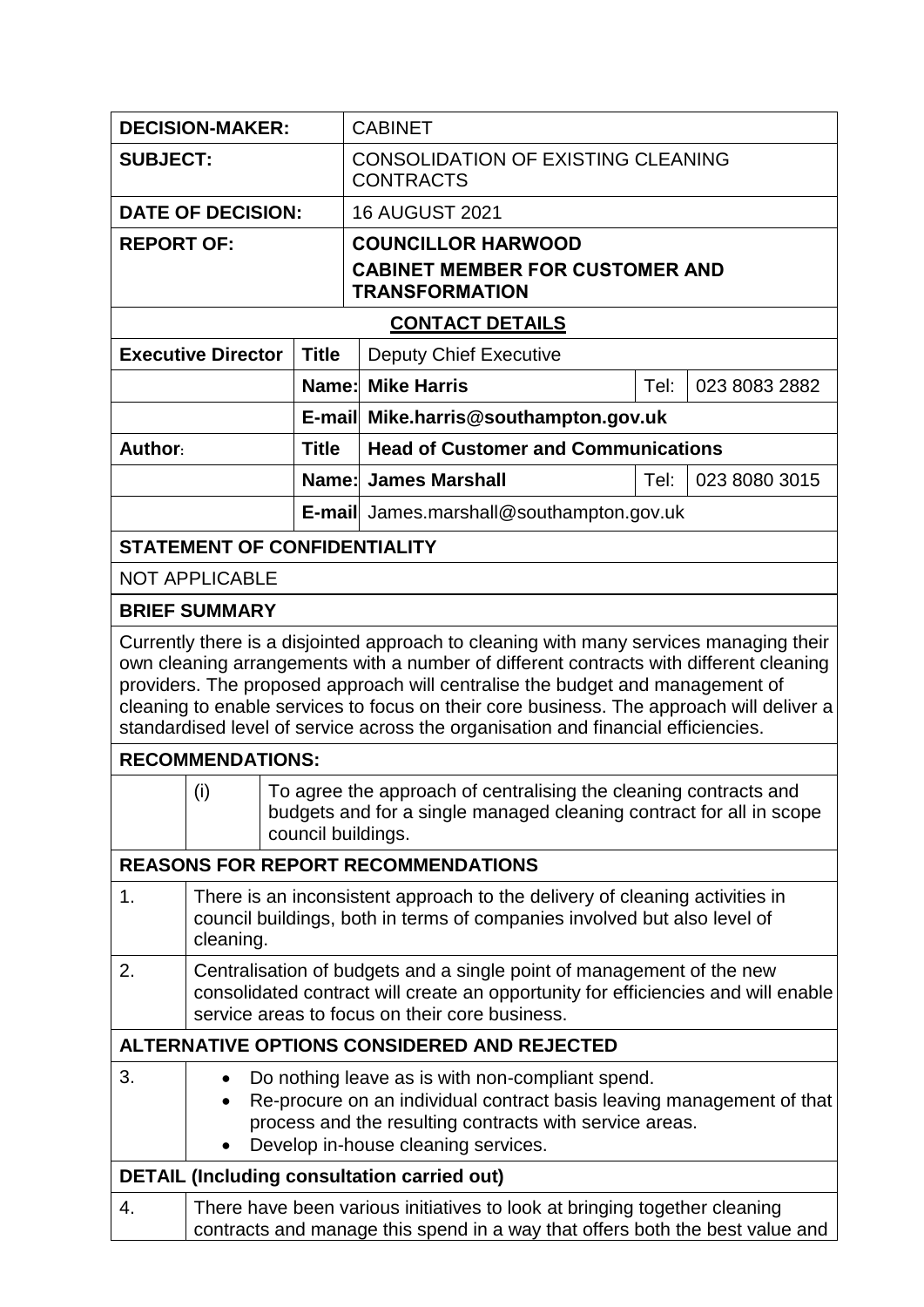|     | the best service possible. There is a desire to bring this work together, to<br>improve standards and consistency. It supports a centralised approach to the<br>management of buildings and ensures the best use of council resources. This<br>project will be conducted in regular consultation with Property to ensure that<br>whatever contract is put in place will work over the long term approach to<br>council buildings.                                                                                                                                                                                                                                |  |  |  |  |  |
|-----|------------------------------------------------------------------------------------------------------------------------------------------------------------------------------------------------------------------------------------------------------------------------------------------------------------------------------------------------------------------------------------------------------------------------------------------------------------------------------------------------------------------------------------------------------------------------------------------------------------------------------------------------------------------|--|--|--|--|--|
| 5.  | There will be a phased approach to implementation to bring immediate<br>benefits but also bring the organisation to the target position over time.                                                                                                                                                                                                                                                                                                                                                                                                                                                                                                               |  |  |  |  |  |
| 6.  | The council has a range of cleaning arrangements and specifications in<br>place across its estate, these are a mix of contracts, in house provision and<br>longstanding cover through overtime. This has led to an inconsistent<br>approach and gaps in delivery, this has been particularly highlighted by<br>covid-19 and the increased demand for cleaning and changes to approach.<br>There have been requirements to bring in agency cleaners to support<br>business as usual and to do de-contamination cleans. By standardising the<br>specification and approach to cleaning and going to market for a single<br>supplier, efficiencies can be achieved. |  |  |  |  |  |
| 7.  | The new contract will be let for a four-year term and will include provision to<br>add additional sites to the contract in a planned manner as existing<br>arrangements and contracts come to an end. The contract will also<br>incorporate the flexibility to change arrangements as the use of buildings<br>changes over the term of the contract. The new contract will contain three<br>elements, routine, deep clean and ad-hoc cleaning. The options for the route<br>to market are currently being reviewed and it is likely that a framework will be<br>selected or alternatively the new contract may be sourced via a tender<br>exercise.              |  |  |  |  |  |
| 8.  | The implementation of the proposal will be carried out in two phases:                                                                                                                                                                                                                                                                                                                                                                                                                                                                                                                                                                                            |  |  |  |  |  |
|     | Phase one:<br>Bring all eligible current external cleaning work into a single contract<br>Managed by the strategic contracts team and facilities management<br>The contract will cover, routine cleaning, deep cleaning, ad hoc<br>requirements and decontamination cleaning.<br>Phase two:                                                                                                                                                                                                                                                                                                                                                                      |  |  |  |  |  |
|     | Bring other cleaning contracts (currently on longer term contracts) into<br>the single supplier agreement as existing contracts finish<br>Add other cleaning arrangements / supplies to the single supplier<br>agreement where not already included i.e. window cleaning                                                                                                                                                                                                                                                                                                                                                                                         |  |  |  |  |  |
| 9.  | The council's Social Value and Green City Procurement Policy will be used<br>to ensure that the appointed supplier will meet employment standards<br>acceptable to Southampton City Council and that wider social value issues<br>are taken into consideration and are built into the contract.                                                                                                                                                                                                                                                                                                                                                                  |  |  |  |  |  |
| 10. | A best value assessment has been conducted in accordance with the<br>Southampton City Council First policy, however the requirements and<br>specialisms required for many of the sites in this approach are beyond that of<br>the in-house teams. Capacity and business continuity considerations were<br>also factored into the best value assessment.                                                                                                                                                                                                                                                                                                          |  |  |  |  |  |
| 11. | The standard specifications being developed are being benchmarked against<br>other authorities to ensure a robust approach is applied. Each building user                                                                                                                                                                                                                                                                                                                                                                                                                                                                                                        |  |  |  |  |  |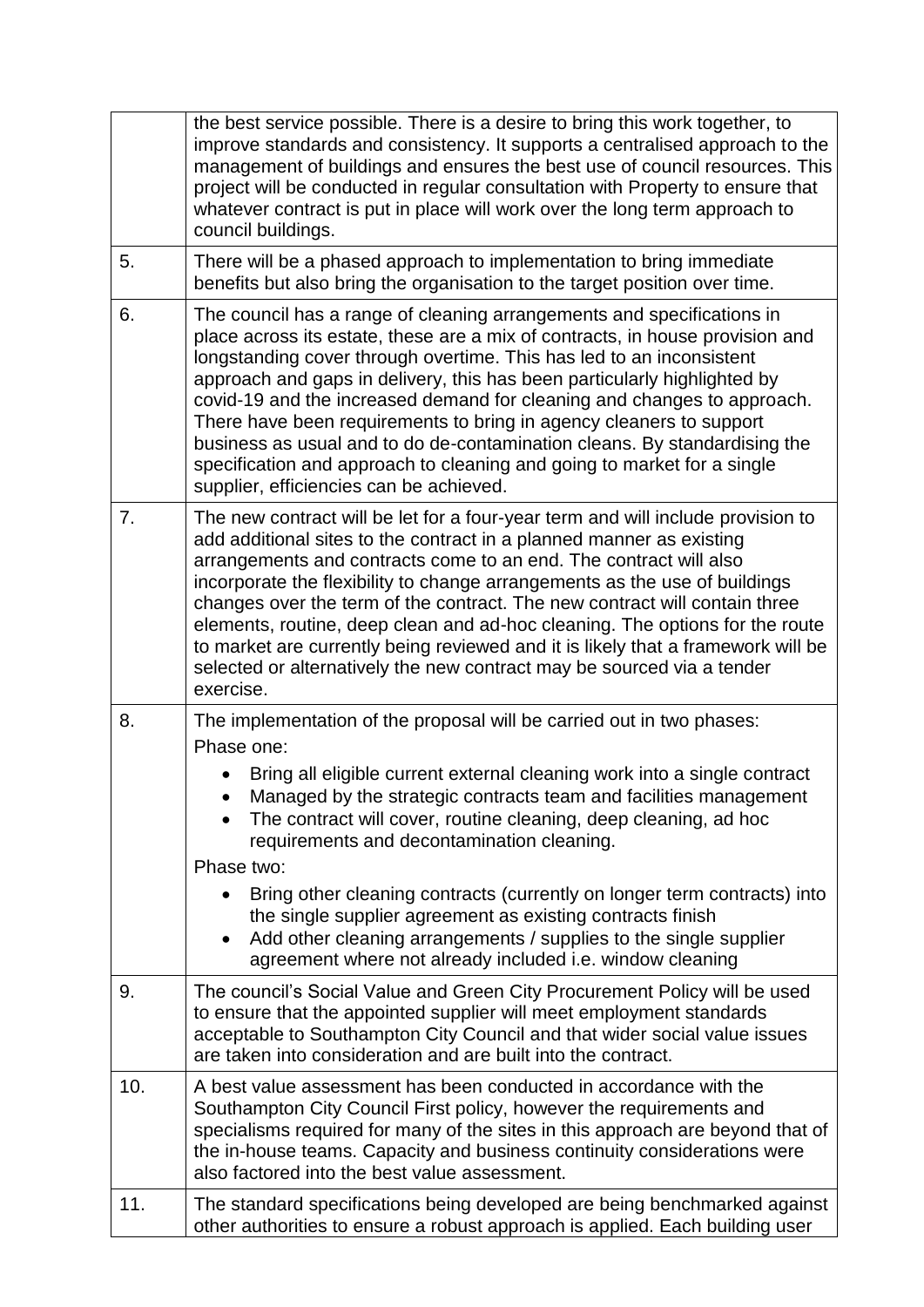|                                                  | will be engaged in the development of the standard specification ensuring<br>business needs are met.                                                                                                                                                                                                                                                      |            |                                                                           |  |  |  |  |  |  |
|--------------------------------------------------|-----------------------------------------------------------------------------------------------------------------------------------------------------------------------------------------------------------------------------------------------------------------------------------------------------------------------------------------------------------|------------|---------------------------------------------------------------------------|--|--|--|--|--|--|
|                                                  | <b>RESOURCE IMPLICATIONS</b>                                                                                                                                                                                                                                                                                                                              |            |                                                                           |  |  |  |  |  |  |
| <b>Capital/Revenue</b>                           |                                                                                                                                                                                                                                                                                                                                                           |            |                                                                           |  |  |  |  |  |  |
| 12.                                              | The council currently spends around £250,000 per year on external cleaning<br>providers across ten different contracts there is also significant time spend<br>managing these contracts and arranging one off cleaning activities such as<br>decontamination cleaning.                                                                                    |            |                                                                           |  |  |  |  |  |  |
| 13.                                              | Current budgets will be centralised into the Facilities Management budget and<br>this will pay for the single supplier, any cost reductions will be offered as<br>savings to the general fund.                                                                                                                                                            |            |                                                                           |  |  |  |  |  |  |
| 14.                                              | There are no capital implications.                                                                                                                                                                                                                                                                                                                        |            |                                                                           |  |  |  |  |  |  |
|                                                  | <b>Property/Other</b>                                                                                                                                                                                                                                                                                                                                     |            |                                                                           |  |  |  |  |  |  |
| 15.                                              | This approach where a standardised method is taken to the cleaning of all the<br>buildings in the Southampton City Council estate supports a more centralised<br>model of facilities management delivery. The contract will have built in<br>flexibility so that it can scale to meet the requirements of a changing estate.                              |            |                                                                           |  |  |  |  |  |  |
| 16.                                              | This standardisation supports other work in Property to review building usage<br>across the estate.                                                                                                                                                                                                                                                       |            |                                                                           |  |  |  |  |  |  |
|                                                  | <b>LEGAL IMPLICATIONS</b>                                                                                                                                                                                                                                                                                                                                 |            |                                                                           |  |  |  |  |  |  |
|                                                  | Statutory power to undertake proposals in the report:                                                                                                                                                                                                                                                                                                     |            |                                                                           |  |  |  |  |  |  |
| 17.                                              | S.111 Local Government Act 1972 provides the power to do anything                                                                                                                                                                                                                                                                                         |            |                                                                           |  |  |  |  |  |  |
|                                                  |                                                                                                                                                                                                                                                                                                                                                           |            | calculated to facilitate the delivery of the council's primary functions. |  |  |  |  |  |  |
|                                                  | <b>Other Legal Implications:</b>                                                                                                                                                                                                                                                                                                                          |            |                                                                           |  |  |  |  |  |  |
| 18.                                              | Procurement will be carried out in accordance with the council's Contract<br>Procedure Rules and Financial Procedure Rules. Procurement activity will<br>also be subject to compliance with public procurement legislation and the<br>council's constitution and policies.                                                                                |            |                                                                           |  |  |  |  |  |  |
|                                                  | <b>RISK MANAGEMENT IMPLICATIONS</b>                                                                                                                                                                                                                                                                                                                       |            |                                                                           |  |  |  |  |  |  |
| 19.                                              | The risks associated with this project are managed by a central risk register<br>the major risks are continuing with non-compliant spend and any risks<br>associated with changes of supplier on day to day operations. The project<br>team will be worth with colleagues to minimise these risks and monitor<br>throughout the lifecycle of the project. |            |                                                                           |  |  |  |  |  |  |
|                                                  | <b>POLICY FRAMEWORK IMPLICATIONS</b>                                                                                                                                                                                                                                                                                                                      |            |                                                                           |  |  |  |  |  |  |
| 20.                                              | Procurement of a new consolidated cleaning contract will have no direct<br>impact on the council's Policy Framework. However, it will support delivery of<br>the council's priority outcome of 'a council that works for and with you' in the<br>council's Corporate Plan 2021-2025.                                                                      |            |                                                                           |  |  |  |  |  |  |
|                                                  | <b>KEY DECISION?</b>                                                                                                                                                                                                                                                                                                                                      | <b>Yes</b> |                                                                           |  |  |  |  |  |  |
| <b>ALL</b><br><b>WARDS/COMMUNITIES AFFECTED:</b> |                                                                                                                                                                                                                                                                                                                                                           |            |                                                                           |  |  |  |  |  |  |